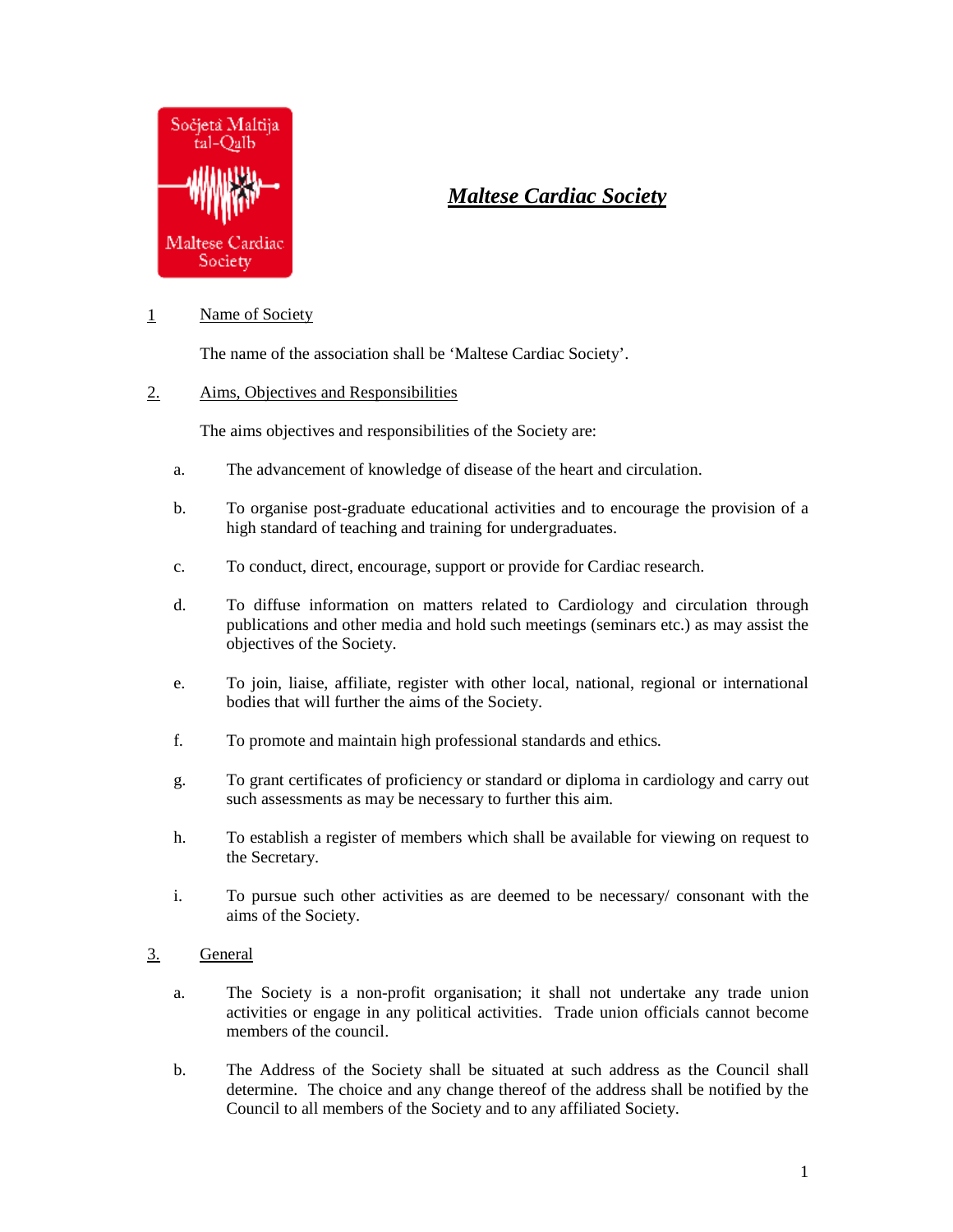- c. The Society is enforced to acquire, own, administer, alienate and otherwise dispose of under any title whatsoever any property of whatever nature it deems fit. It may accept unrestricted contribution and assistance in any form without bias from any source.
- d. All income and property of the Society from whatever source shall be used in pursuance of the aims of the Society. No part thereof can be transferred or paid to any member of the Society past or present except as remuneration for services rendered and commissioned by the council of the Society.
- e. Administration and property of the Society shall be subject to control of the council.

### 4. Membership of the Society

The Society will have provisions for Ordinary, Extraordinary Associate, Lay and Honorary membership.

#### **I. An Ordinary Member Shall:**

- a. Be fully licensed to practice the profession of Medicine in Malta or country of origin and registerable with the Medical Council of Malta.
- b. Be in possession of registered or registerable higher post graduate qualification in Cardiology. He must have attained the status of senior registrar or consultant in Cardiology OR be in possession of a registered or registerable higher post graduate qualification in cardiology for at least four (4) years and have trained in cardiology in recognised posts and appropriate grades.

OR

- c. Cardiac Thoracic Surgeons, in Consultant or Senior Registrar Grade who have a special interest, or whose primary interest is, in Cardiology, Cardiovascular Surgery or in research in the subjects.
- d. Have paid the appropriate application, registration and membership fees.
- e. Be entitled to receive all general notices sent out by the Society to its members, to attend, speak, and vote at Society meetings and generally to participate in the activities of the Society to be eligible for election to the council.

#### **IIa. Extraordinary Membership:**

- i Individuals not entitled to be ordinary members but who have attained the status of senior registar or consultant or equivalent but who an interest in cardiology or cardiovascular disease - Physicians, anaesthetists, surgeons, etc.
- ii. Does not entitle designation of any form and does not confer any form of status in Medicine.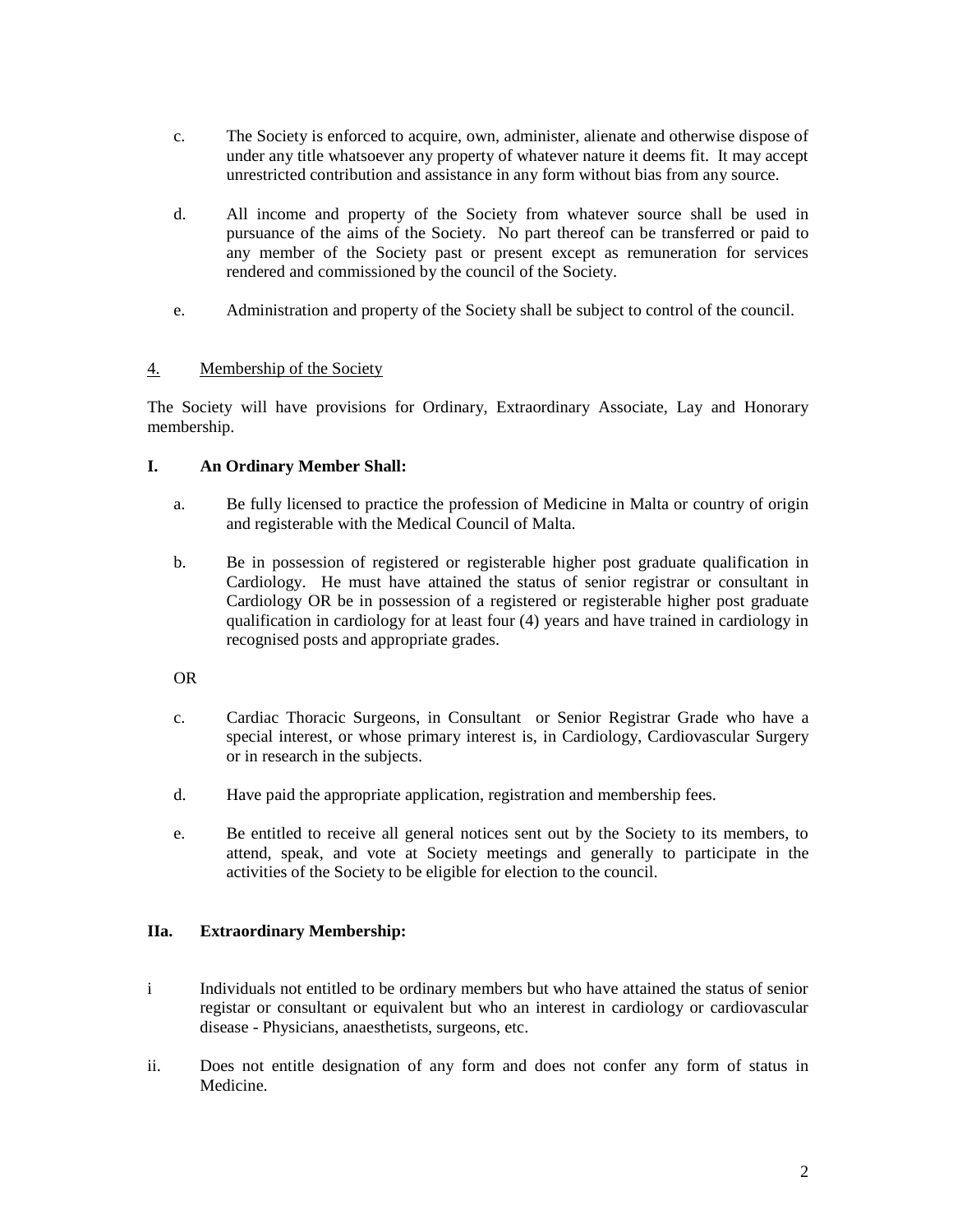- iii. Entitles the individual to receive all general notices sent out by the Society to its members and to speak at general meetings of the Society and generally to participate in the Society's activities. He shall not be entitled to vote at general meetings nor be eligible for election to the Council.
- iv. Have paid the appropriate fees.

#### **IIb. Associate Membership**

- i. Individuals not entitled to be ordinary members but who have an interest in cardiology or cardiovascular disease – established scientists, qualified nursing and technical staff.
- ii. Does not entitle designation of any form and does not confer any form of status in medicine.
- iii. Entitles the individual to receive all general votaries sent out by the Society to its members and to speak at general meeting of the Society and generally to participate in the society's activities. He/She shall not be entitled to vote at general meetings nor be eligible for election to the Council.
- iv. Have paid the appropriate fees.

#### **IIc. Lay Membership**

- i. Individuals/members of the public who have a special interest in cardiac diseases e.g.
	- patients who have undergone heart transplant, By Pass surgery, percutaneous Coronary interventions.
	- Patients who suffer from cardiomyopathy or congenital heart disease.
	- Carers of cardiac disabled patients.
- ii. Does not entitle designation of any form and does not confer any form of status in medicine.
- iii. Entitles the individual to receive all general notices sent out by the Society to its members and to speak at general meeting of the Society and generally to participate in the society's activities. He/She shall not be entitled to vote at general meetings nor be eligible for election to the Council.
- iv. Have paid the appropriate fees.

#### **III. Honorary Membership**

Honorary Membership may be granted on the recommendation of the council at the General Meeting to individuals in recognition of special or exceptional services or outstanding work even though such individuals are not otherwise eligible for membership of any type.

Honorary Members may attend the General Meetings but may not vote or be elected to the Council.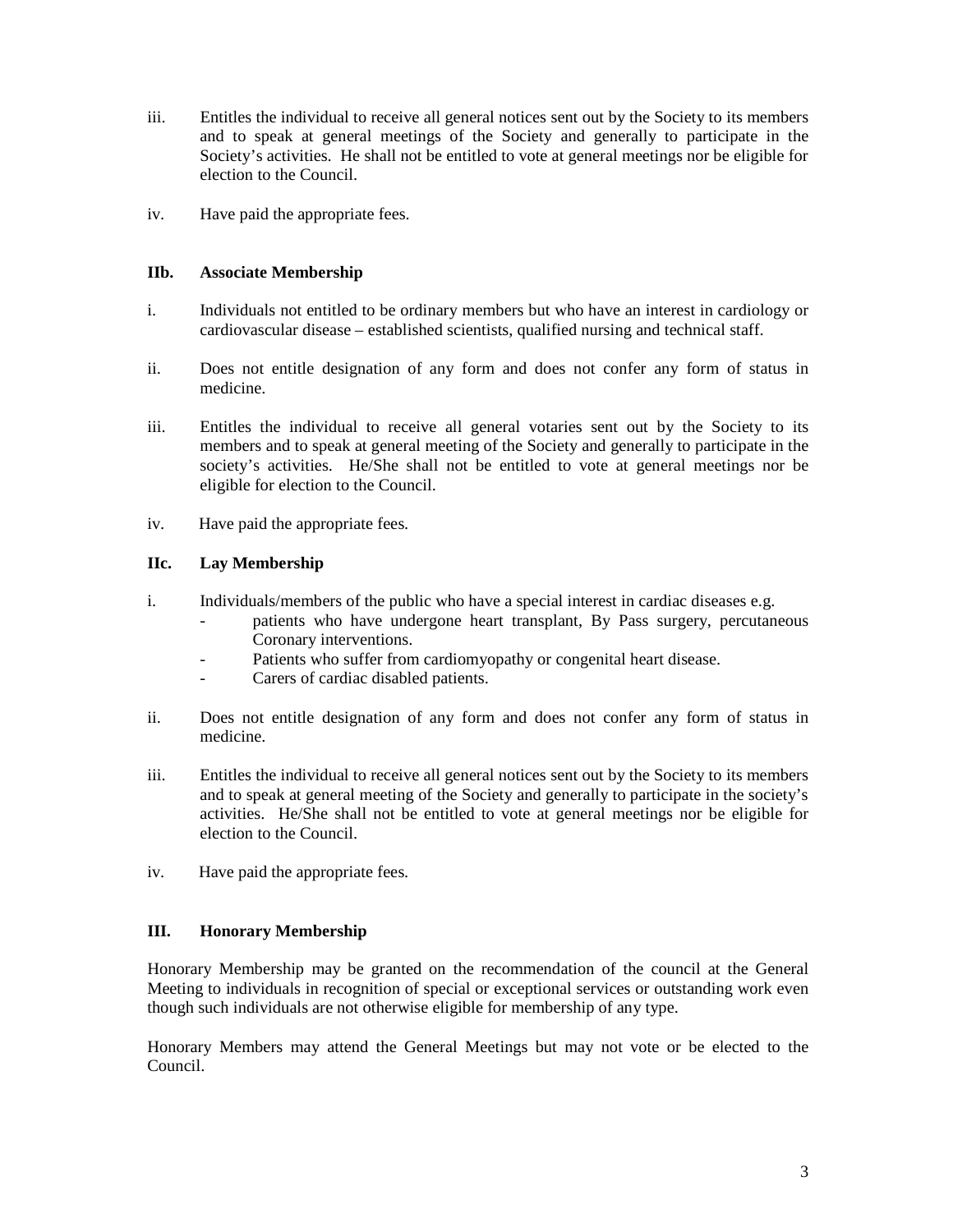#### 5. Procedure of Membership

- a. Any person eligible for membership may apply to the secretary of the Society for entry as a member.
- b. Application for membership shall contain any information which the Council shall deem necessary or useful.
- c. The Council shall have absolute discretion in accepting or rejecting any application of admission as a member.
- d. The secretary shall inform the applicant whether he/she has been accepted by the Society or otherwise.
- e. Rejected candidates may appeal to the General Meeting for reconsideration.

#### 6. Fees and Subscription

- a. Members may be required to pay a registration fee as determined by the Council.
- b. Every member will be requested to pay an annual subscription fee as determined by the Council, payable in advance the first week of January each year.
- c. Failure to be fully paid in accordance with the provision of a, b, will jeopardise the rights of the members and may in exceptional cases lead to erasure from the Society's register as decided by the council.

#### 7. Termination of Membership

Membership in the Society is terminated as follows and /or the following:

- a. By notice in writing of resignation submitted by the resigning member to the Secretary.
- b. Failure to pay membership fee after the lapse of six months from written notice having been given to the member or sent by registered post.
- c. Commission of an offence resulting in erasure from the Maltese Medical Register for professional misconduct.
- d. The conduct of the member is considered to be detrimental to the honour and interests of the medical profession or of the Society.
- e. Termination of membership shall be determined by a resolution passed and approved by three quarters majority of the members of the Council who are present at the meeting. Before resolving on the issue the Council shall give to the member the opportunity to make submissions to the Council either personally or through representative.
- 8. Where the membership of the member is terminated the Secretary shall communicate to the member the decision of the Council without obligation to give the reason for termination of membership.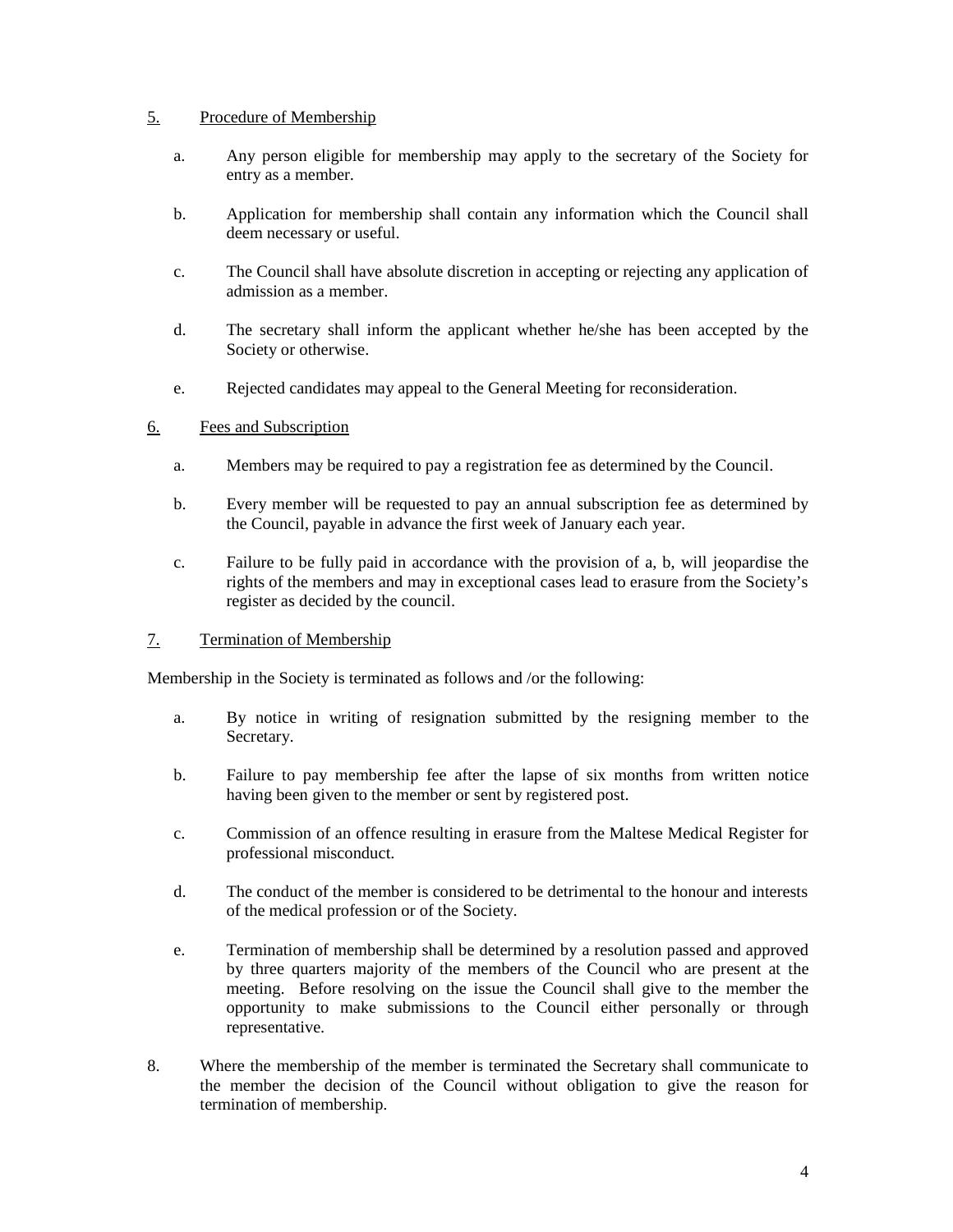- 9. A member who has been expelled for any reason (not being his/her own resignation) shall have fourteen (14) working days from the notice of such decision within which to appeal from the said decision at the next general meeting of the Society.
- 10. Any member whose membership has been terminated or who has voluntarily resigned shall forfeit any membership fee he/she had paid and shall not be entitled for any refund.

#### **11. Organs of the Society**

The Society has two organs namely:

- i. The Council
- ii. The General Meeting of the Members.

#### 12. **Composition of the Council**

- a. The Council shall be composed of seven members who shall be elected by the General Meeting at an annual General Meeting; they shall serve for a period of two years and shall retire on the election of a new committee by the General meeting. Retiring members shall be eligible for re-election. The General Meeting shall elect six members to the Council. A separate election shall take place for the Resident.
- b. The members of the first Council shall be the persons holding office on the date of approval of this statue as members of the Steering Committee. The total number must not exceed seven (7). The President and Committee shall remain in office for 2 years.
- c. No person shall be eligible for appointment or member of the Council unless he/she is an ordinary member of the Society.
- d. The officials of the Council shall be:
	- i. The president who shall serve as Chairman of the Council and of the General Meeting. He must not serve on more than two consecutive terms at one go. He/She must be a registered cardiologist.
	- ii. The Vice President shall substitute the President in the latter's absence and shall be responsible for the Society's international affairs. He/She must be a registered cardiologist.
	- iii. The Honorary Secretary (and secretary for information and Public relations), who shall act as secretary to the Council and the General meeting and shall keep minutes of all meetings of the organs of the Society. He shall notify members of Council for meetings, notify members of the Society of General Meetings. He/She must be a registered cardiologist.
	- iv. The Honorary Treasurer (and secretary for academic and social affairs) who shall be responsible for all monies and their administration; shall be responsible for the issuing of receipts for payments and monies by the Society.
	- v. Registrar (and secretary for ethical affairs, certification and examination)
		- Shall be a registered cardiologist
		- shall be responsible for the maintenance of the Register of members.
		- shall be responsible for the running of examinations and certification when the necessity arises. With respect to consultations or subcommittees concerning specialist standards, registration, accreditation etc, any subcommittee must be composed of specialists in the area.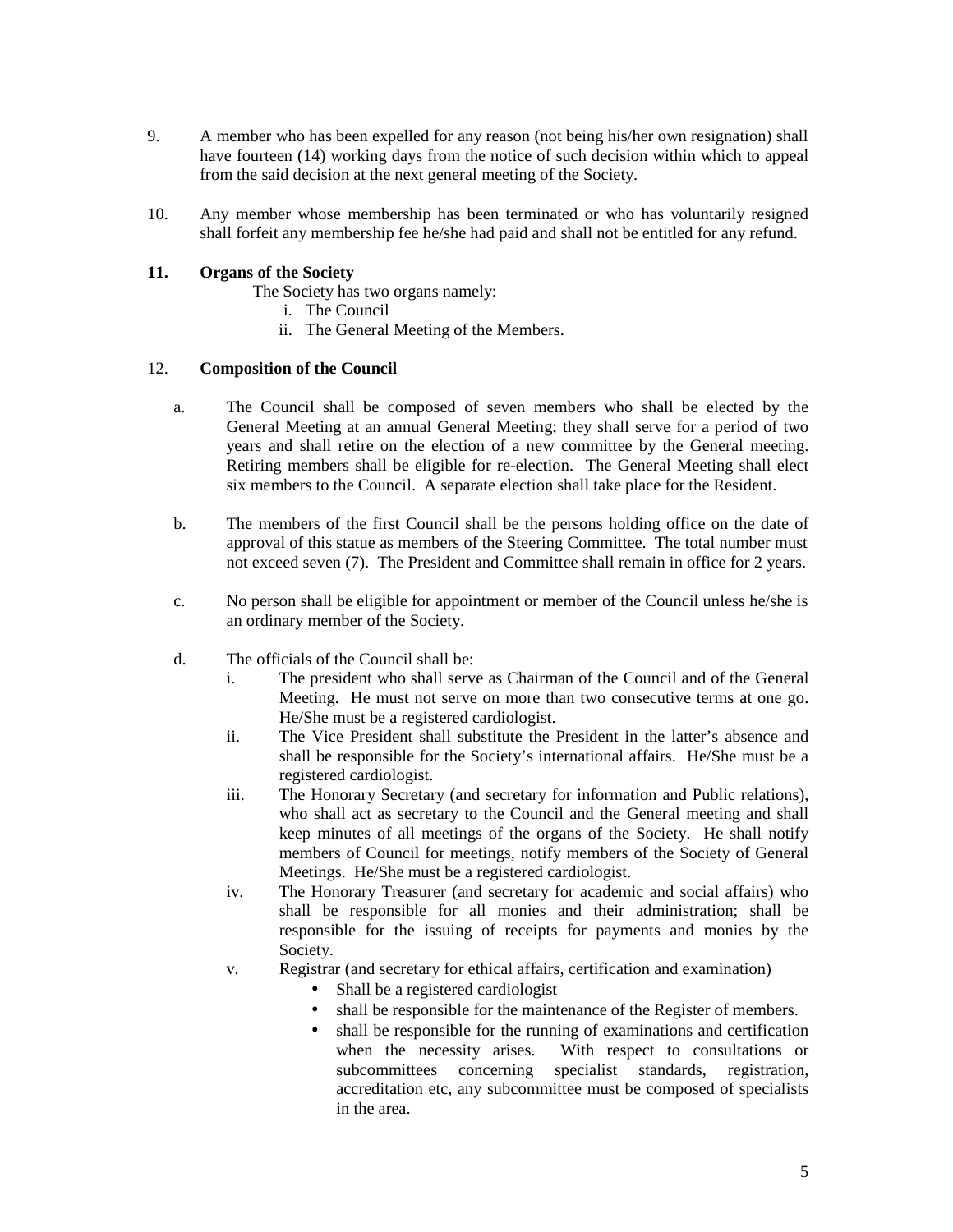- shall be responsible for the ethical affairs of the Society and its members in all their aspects.
- vi. Two members.
- 13. Function of the Council
	- a. To formulate and implement policies in conformity with the statute of the Society and of the General Meeting which must not be in conflict with the statute.
	- b. To carry on the management and administration of the Society in accordance with the policies of the Society.
	- c. To perform any act this is specifically reserved to it by Statute.
	- d. To call the Annual General Meeting and any General Meeting (Extraordinary) of the Society.
	- e. To represent the Society whether in judicial matters by the President of in any other person appointed for the purpose by the Council.

#### 14. Procedure of Council Meetings

- a. The Council shall, subject to the provision of the Statute regulate its own procedure.
- b. Following an election of the members to the Council, the president shall call and chair a meeting of the Council within one week from the election during which meeting the officials of the Society shall be decided upon.
- c. The quorum for any meeting of the Council shall be four members present in person throughout the duration of the meeting.
- d. The Council shall ensure that minutes are made in books provided for the purpose:
	- i. of all officers appointed by the Council
	- ii. of the names of members present at each Council Meeting
	- iii. of all resolutions and proceedings at all, Council and General Meetings.
- e. The Council may delegate any of its members to conduct any business on its behalf.
- f. Resolutions shall be passed by simple majority of those present. In the case of equality of votes, the Chairman of the meeting shall have a casting vote.
- g. Meetings shall be called by the Secretary at the request of the President or of at least 2 members of the council. Notice of any meeting of the Council shall be given in writing at least seven days before the date of the meeting unless al Council members waive such notice. The notice shall be accompanied by the Agenda which shall specify all matters to be discussed.
- h. The office of members of the Council shall be vacated:
	- i. if he/she resigns in writing
	- ii. if he/she ceases to be a member of the Society
	- iii. if he/she is absent from, 3 consecutive or 6 non consecutive meetings of the Council without justification.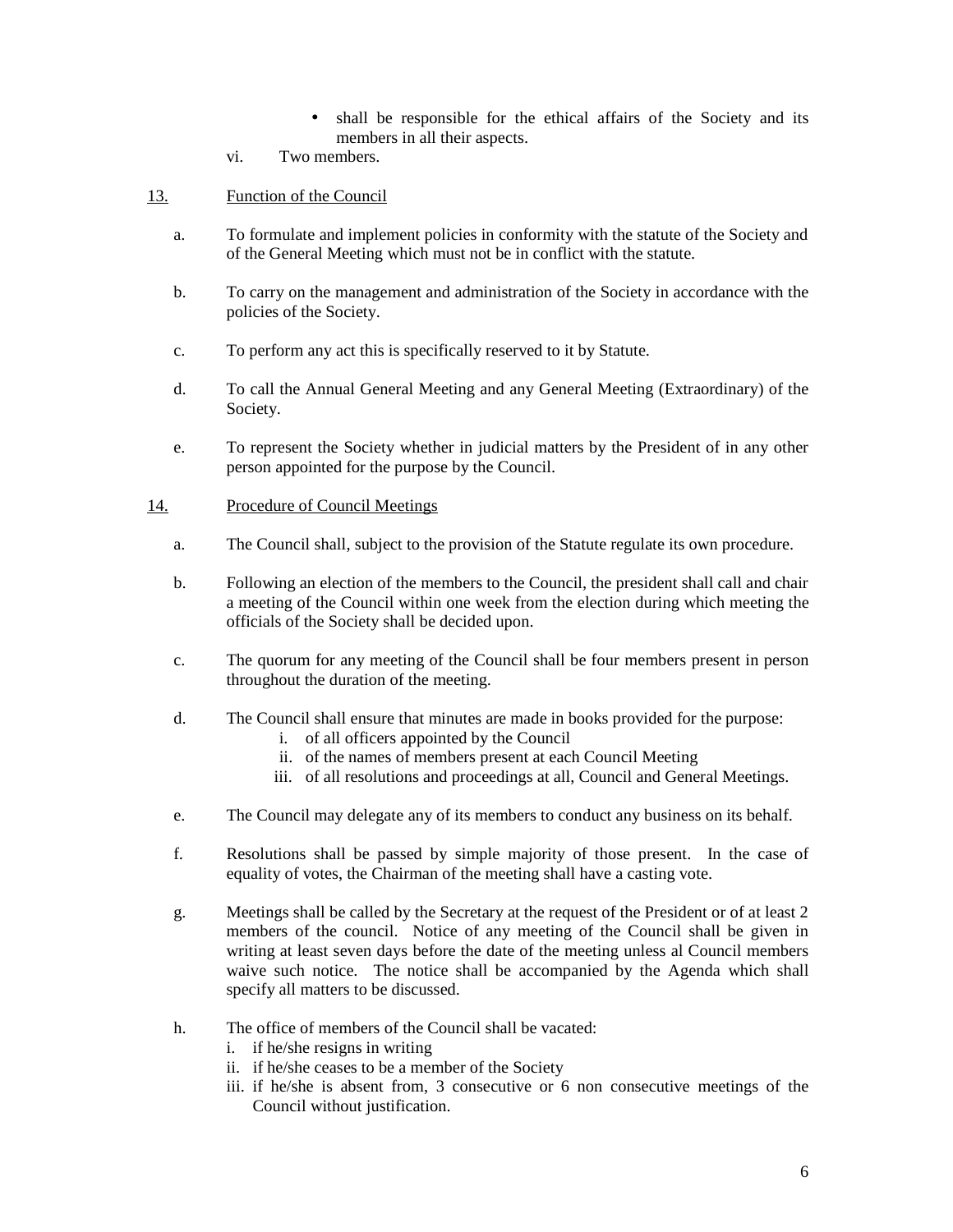## 15. Elections

- a. There shall be an Electoral Commission consisting of three members not in the Council and not intending to take part in an election to the Council for the duration of their office. They shall be appointed for 2 (two) year at the Annual General Meeting after the approval of the minutes, the President's address, the Treasurer's report matters arising thereof and other matters. The Commission shall elect among themselves a Chairman.
- b. The Electoral Commission will immediately (on formation) accept nominations of candidates to the next Council. Each nomination will be proposed by a member and seconded by another member.
- c. If the number of nominations for the Council exceeds the number of vacancies a ballot shall be held immediately with voting papers which shall show:
	- i. the number of vacancies to be filled
	- ii. the number of the candidates
- d. The ballot paper shall then be collected and the votes counted.
- e. The results of the ballot shall be announced at the Annual General Meeting by the Chairman of the meeting on behalf of the Electoral Commission. The result will include the candidate's name and number of voted that he/she obtained.
- f. In the event of a tie of two or more candidates a further secret ballot shall be taken in which only such candidates shall compete.
- g. The Chairman of the Annual General Meeting after announcing the new members of the Council shall close the Annual General Meeting.

#### 16. The Annual General Meeting

The Annual General Meeting shall be convened every year in October by the Council. The Secretary shall give written notice of such meeting to all members of the Society informing them of the date, time, place and agenda of the meeting at least two weeks in advance.

The Agenda shall include:

- a. Approval of the minutes of the last Annual General Meeting and Extraordinary General Meeting, if any
- b. An annual report by the President
- c. A financial report to be made by the Treasurer
- d. Matters arising thereof
- e. Other matters
- f. Formation of the Electoral Commission if due
- g. Election of the next Council if due.

#### 17. The Extraordinary General Meeting

a. Any General Meeting of the members which is not an Annual General Meeting.